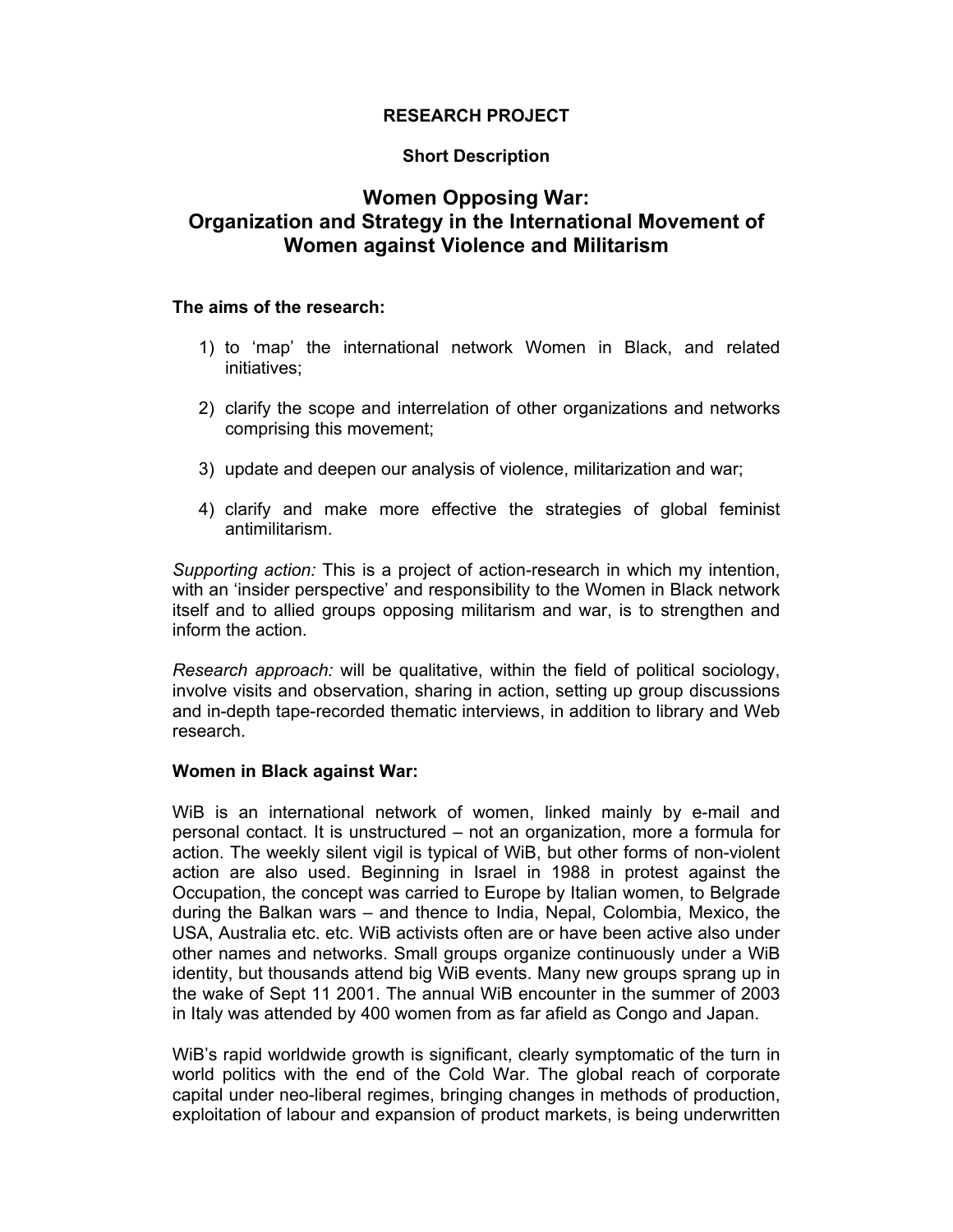by the projection of US (and allied) military power worldwide. Since 1989 we have seen an increasing readiness to use force to enact this new imperialism. Many countries, destabilized by mandatory structural adjustment and impoverished by unequal trade relations, have experienced outbreaks of ethnicized conflict on a huge scale. The working class capacity for selforganization has been eroded. For analysis, resistance and the imagining of alternative futures much depends today on new social actors mobilizing on a global scale (with the help of new communication technologies) around issues of social justice, environmental policy and militarism/militarization. One such collective actor is women, many of whom have chosen to make violence and war the focus of sustained, gender-conscious protest.

But growth of the Women in Black network, and related expressions of women's antiwar and antimilitarist activism, is outstripping self-knowledge. We do not know who exactly we are, where we exist, who our natural allies and partners are, or to what extent there is agreement and coherence, within and between Women in Black groups, or with and among our neighbouring organizations and networks.

## **The project:**

This is a project of action-research in which my aim, with an 'insider perspective' and responsibility to the WiB network and allies, is to strengthen and inform the action. The purposes are:

*1 To gain a full understanding of WiB as a network* - it's history, its size and extent, what are its communication and organizational needs.

*2 To clarify the composition and nature of the wider women's anti-war movement..* The research, while centred on WiB, will not be limited in scope to groups of this name, but extend to the many other organizations and networks with related aims that I encounter in the WiB environment, in order to learn their different characters and the relationship between them. It will also be important to see women's antimilitarist movements as part of international women's movements, the peace movement, and the movement against global capitalism worldwide.

*3 To gain a fuller understanding of the thinking* that motivates and is expressed in women's active opposition to militarism and war – particularly but not only in the WiB network. How do we conceptualise and explain violence and war? What are our diverse themes, motivations and tensions? A 'women's case' against war and 'feminist antimilitarism' are not the same thing, and both have expression in WiB. Some groups focus on male violence, others on war. Some women prioritize 'peace', others 'justice'. Some focus on particular wars, others on the structures of militarism. Some are located in powerful, war-delivering societies, others in countries that suffer the impact of war at first hand. Some are more concerned with causes of war (challenging governments), others with effects (supporting asylum seekers). Anti-racist and cross-cultural work is more significant in some groups than others.